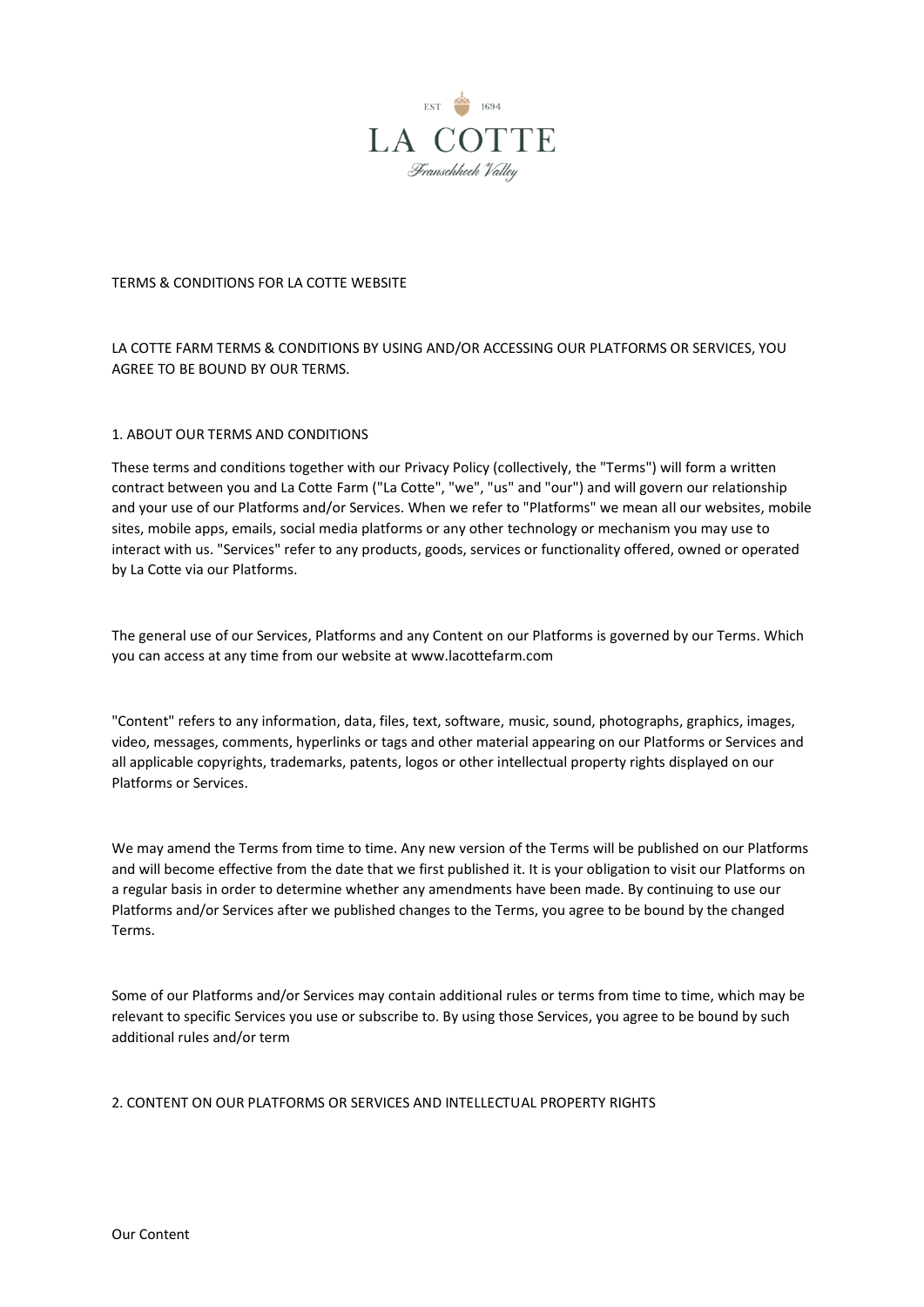La Cotte owns or is entitled to use all of the Content made available on our Platforms or through our Services.

You may not, unless with our express consent –

reproduce, publish, perform, broadcast, make an adaptation of, sell, lease, offer, expose or otherwise transfer or use for commercial purposes any Content; decompile or reverse engineer the Content, or reduce the Content to any format other than the format in which they were delivered; incorporate the Content into any other content for whatever purpose; remove any legal notices (copyright, trademark or other proprietary rights notices) in or on the Content. Your Content

You will retain ownership of any original Content which you may upload, transmit or store when using our Platforms or Services.

La Cotte will own all compilations, collective works or derivative works created by us which may incorporate your Content.

You grant us an irrevocable, perpetual, worldwide and royalty-free right and license to use, publicly display, publish, publicly perform, reproduce, distribute, broadcast, adapt, modify and promote on any medium, your Content which you may upload or make available for inclusion on publicly accessible areas on our Platforms or through our Services.

Any content you transmit or post to publicly accessible areas on our Platforms or Services shall be considered non-confidential and non-proprietary. We shall have no obligations with respect to such Content.

Third Party Content

Our Platforms or Services may include, from time to time, advertisements from third parties and/or external links to other websites possessing their own content ("Third Party Content").

You acknowledge that the Third Party Content –

is beyond the control of La Cotte and that any reliance on any representation, statement or information contained in Third Party Content is at your risk; cannot be verified by La Cotte, and that La Cotte cannot be expected to determine its accuracy or reasonableness; and may contain representations, statements or information which does not represent the views, opinions or beliefs of La Cotte, its associates, directors or employees.

#### 3. RETURNS

La Cotte's policy in respect of exchanges, returns and refunds depends on the type of Product or Services you purchase from us and the policy of the manufacturer or supplier thereof.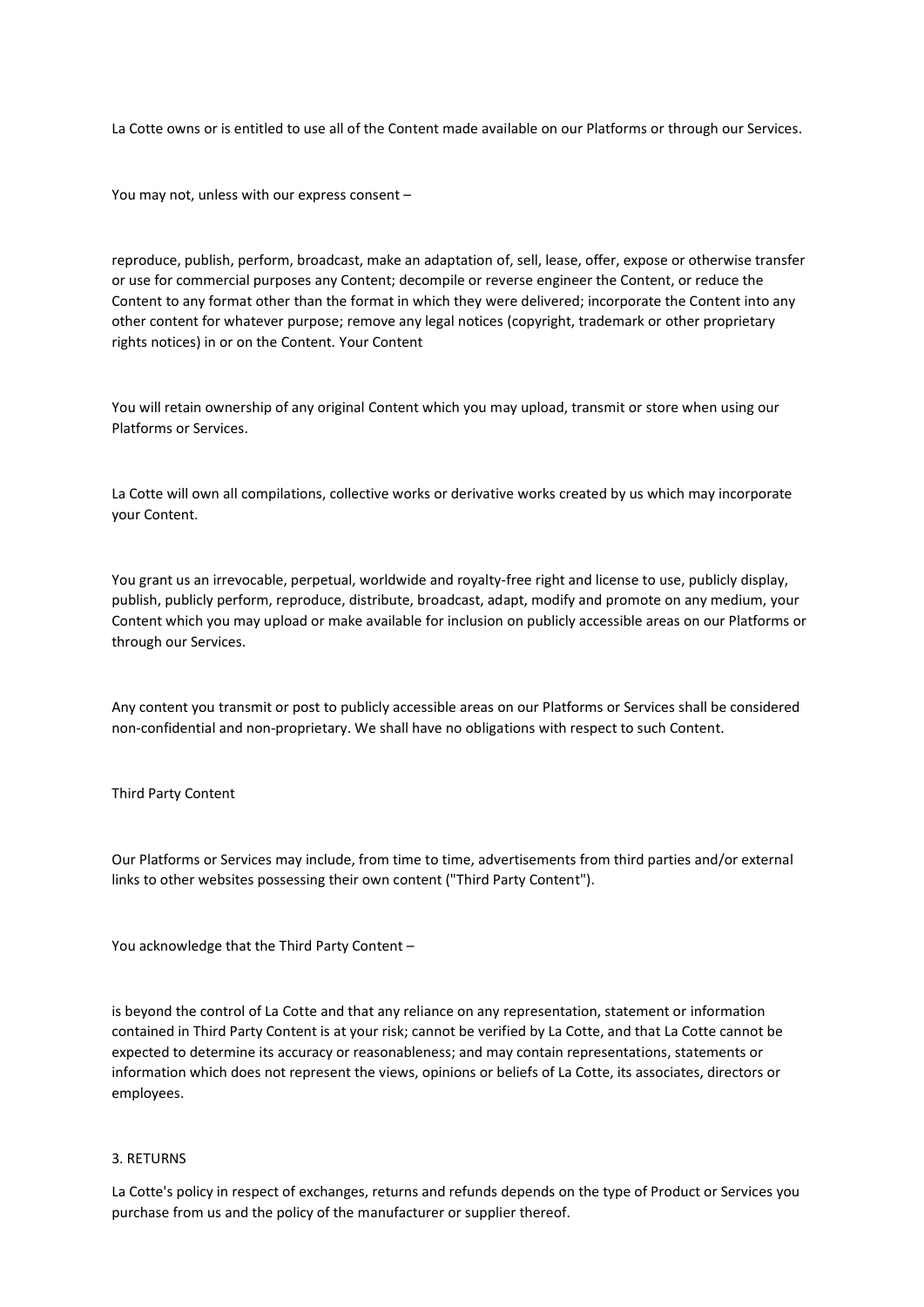Where the Consumer Protection Act, No. 68 of 2008 ("CPA") applies to you, La Cotte's policy in this regard will comply with the requirements of the CPA in relation to exchanges, returns and refunds.

Where the CPA applies to you and/or the Products or Services in question, Babylonstoren will provide the warranties, undertakings and assurances as required under the CPA, but subject to any limitations and restrictions as allowed under the CPA.

You may be entitled to certain cooling-off rights. In other words, certain products may be returned within fourteen days of receipt for a full refund. Please note that cooling-off rights will not apply to the following products, where no returns or refunds will be allowed:

Foodstuff, beverage or other goods intended for everyday consumption; Goods made to your specifications or personalised goods; Books, magazines or newspapers; the provision of accommodation, catering (like our restaurant services) or leisure services (like our spa services).

# 4. PAYMENT

The following payment methods are available in our online store:

We will be making use of PAYGATE platform.



#### Detailed description of goods and/or services

La Cotte Franschhoek (Pty) Ltd is a business in the hospitality industry that provides accommodation, food and wine to guests.

### Delivery policy

Subject to availability and receipt of payment, requests will be processed within 1 days and delivery confirmed by way booking confirmation number and email.

#### Return and Refunds policy

La Cotte Franschhoek (Pty) Ltd will refund the client in full within 30 days. Cancellation of accommodation by the client will attract a 10% cancellation fee if cancelled 30 days prior to arrival. A 5% cancellation fee will be charged if cancelled 60 days prior to arrival.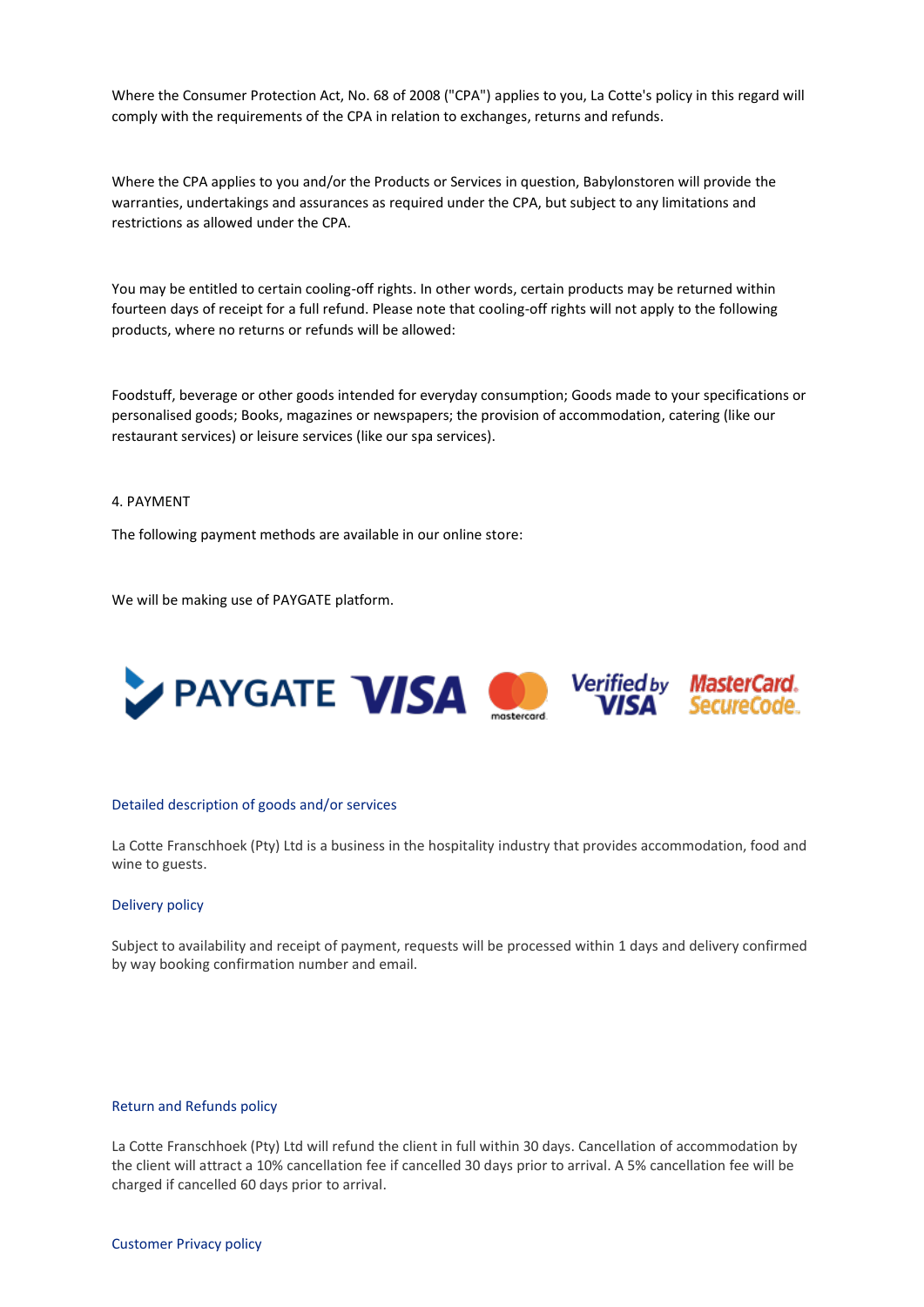La Cotte Franschhoek (Pty) Ltd shall take all reasonable steps to protect the personal information of users. For the purpose of this clause, "personal information" shall be defined as detailed in the Promotion of Access to Information Act 2 of 2000 (PAIA).

### Payment options accepted

Payment may be made via Visa, MasterCard, Diners or American Express Cards or by bank transfer into the La Cotte Franschhoek (Pty) Ltd. bank account, the details of which will be provided on request.

# Card acquiring and security

Card transactions will be acquired for La Cotte Franschhoek (Pty) Ltd via PayGate (Pty) Ltd who are the approved payment gateway for all South African Acquiring Banks. DPO PayGate uses the strictest form of encryption, namely Secure Socket Layer 3 (SSL3) and no Card details are stored on the website. Users may go to www.paygate.co.za to view their security certificate and security policy.

# Customer details separate from card details

Customer details will be stored by La Cotte Franschhoek (Pty) Ltd separately from card details which are entered by the client on DPO PayGate's secure site. For more detail on DPO PayGate refer to www.paygate.co.za.

### Merchant Outlet country and transaction currency

The merchant outlet country at the time of presenting payment options to the cardholder is South Africa. Transaction currency is South African Rand (ZAR).

### Responsibility

La Cotte Franschhoek (Pty) Ltd takes responsibility for all aspects relating to the transaction including sale of goods and services sold on this website, customer service and support, dispute resolution and delivery of goods.

# Country of domicile

This website is governed by the laws of South Africa and La Cotte Franschhoek chooses as its domicilium citandi et executandi for all purposes under this agreement, whether in respect of court process, notice, or other documents or communication of whatsoever nature.

# Variation

La Cotte Franschhoek (Pty) Ltd may, in its sole discretion, change this agreement or any part thereof at any time without notice.

# Company information

This website is run by The Bravery (Pty) Ltd based in South Africa trading as The Bravery and with registration number 2016/505513/07 and Ewaldt Ruben Verster is the Owner/ Director.

EFT If you pay via direct bank deposit or electronic funds transfer, payment must be made within 8 (eight) days of placing your order. La Cotte will not execute the order until receiving confirmation that payment has been received.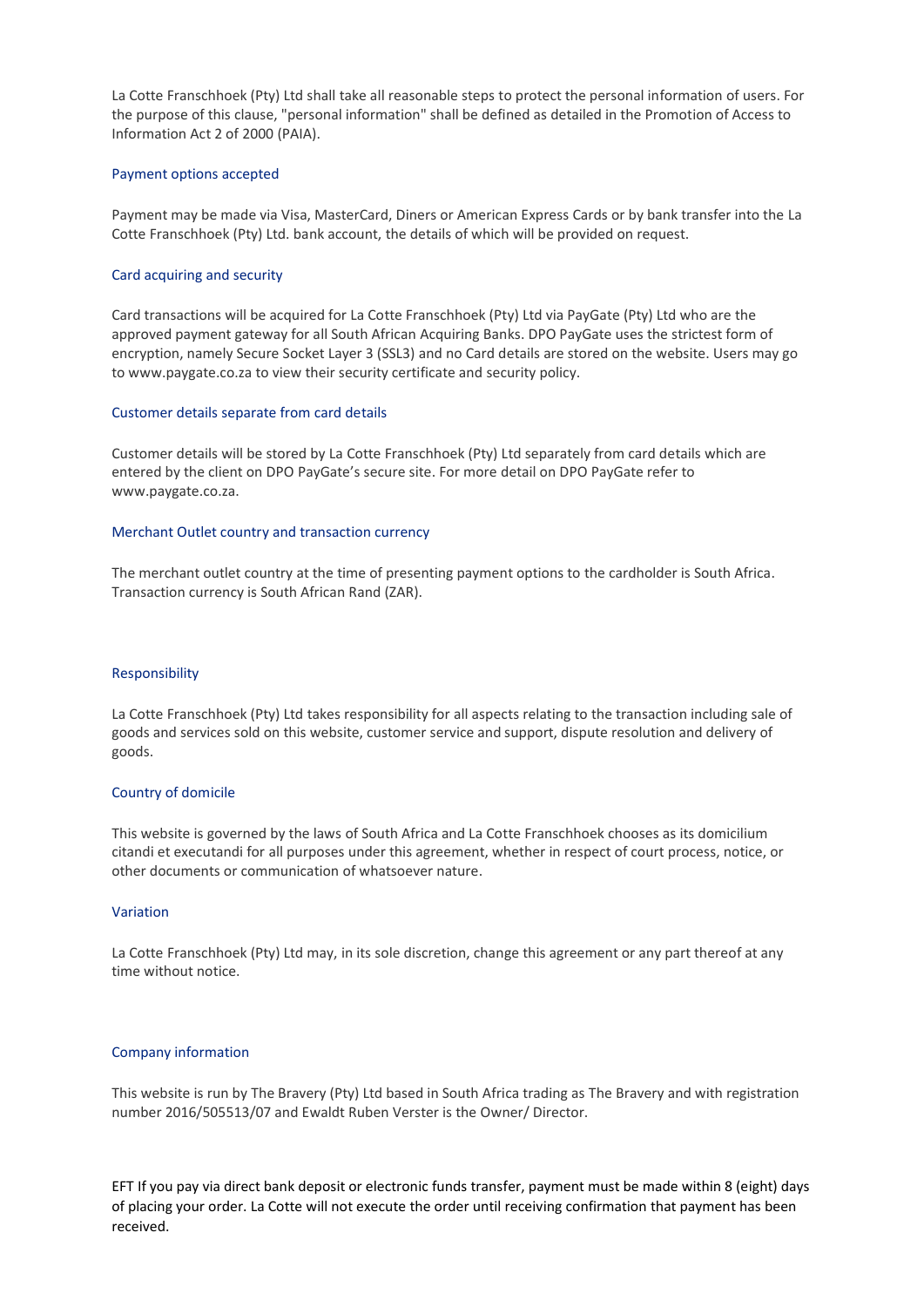# 5. MINORS

The alcohol-based goods we offer are exclusively for adults. We shall therefore only sell and deliver alcoholbased goods to legally competent persons over the age of 18 and may request appropriate proof of age. The necessary order details - such as name, address, date of birth - must be complete and truthful.

# 6. COMMUNICATIONS

You agree that La Cotte or its affiliates may from time to time send you communications regarding new services or products launched or special offers or discounts which La Cotte may negotiate for and offer to its users or subscribers. All communications will abide by our Privacy Policy and applicable law. You will always be entitled to notify us in writing that you do not wish to receive or continue to receive such communications.

# 7. HOW TO RESOLVE A DISPUTE WITH US

We offer the following process to help you resolve a complaint or dispute you may have with us.

Contact our customer support department Any queries or complaints in relation to our Platforms or Services can be submitted to us by contacting us at enquiries@lacottefarm.com or any of the numbers found on our Platforms.

Send us a notice of a legal dispute Without prejudice to your rights in law, you are required to first approach us with any complaint or dispute and afford us an opportunity to resolve a compliant before you approach any relevant authority, court or other dispute resolution body, or refer the matter to arbitration as contemplated below. Please direct all legal disputes to enquiries@lacottefarm.com

Arbitration You may approach any other relevant authority or dispute resolution body or refer the matter to Arbitration as set out below, for resolution of the dispute, should you not be satisfied with the proposed resolution of the dispute by La Cotte.

You agree that any dispute between us shall be referred to arbitration and finally resolved in accordance with the rules of the Arbitration Foundation of Southern Africa. Such arbitration shall be held either in Cape Town or Johannesburg, and conducted in the English language before one arbitrator appointed in accordance with the said rules. Any award will be final and not subject to appeal. This agreement to arbitrate shall be enforceable in and judgement upon any award may be entered in any court of any country having appropriate jurisdiction. A dispute shall be deemed to have arisen when either party notifies the other party in writing to that effect.

The arbitrator shall have the power to give default judgement if any party fails to make submissions on due date and/or fails to appear at the arbitration.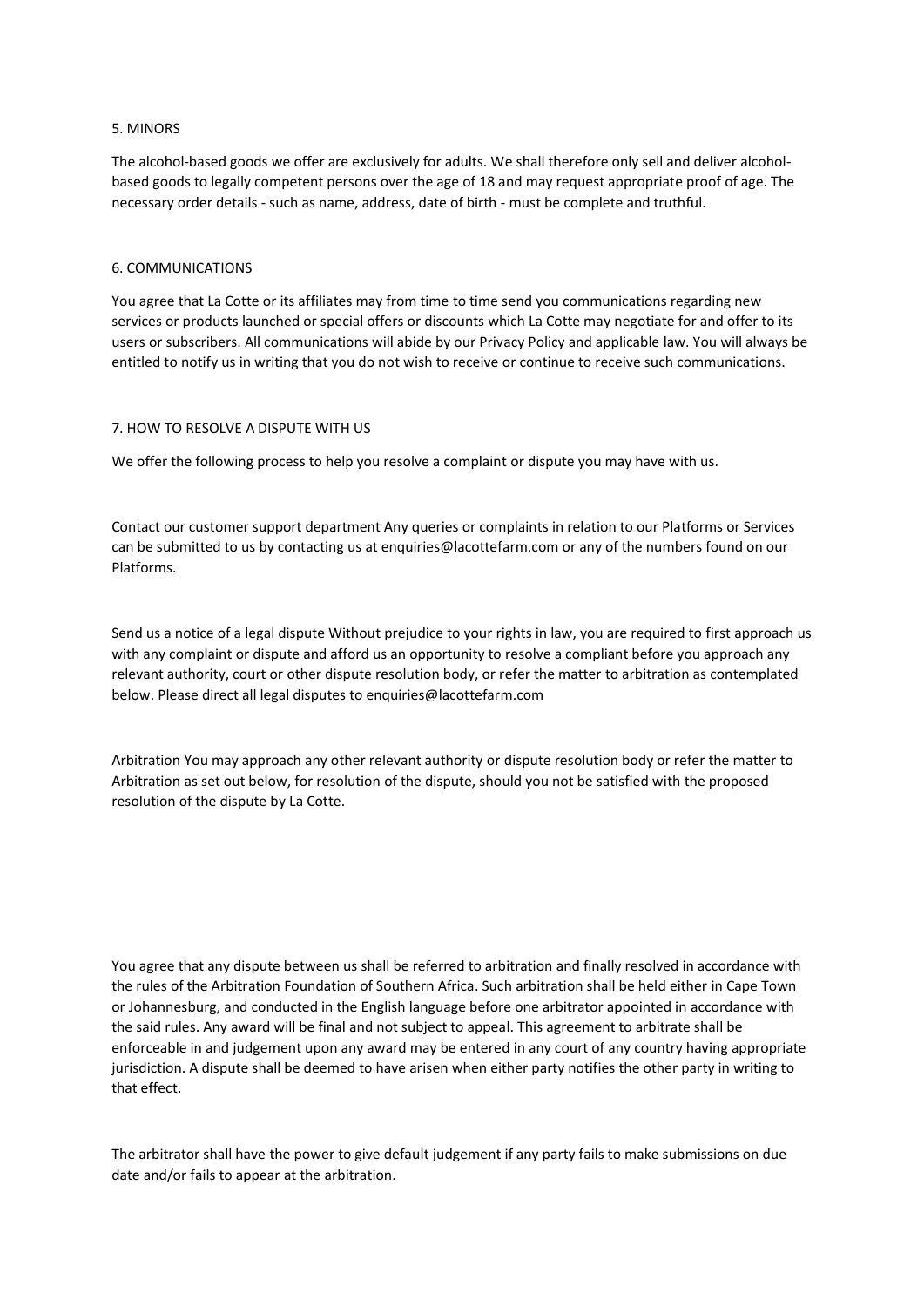The provisions set out above shall not prevent either party from approaching any court of competent jurisdiction to obtain interim or other relief in cases of urgency. You must send any notice or legal process relating to the Terms to the following address: La Cotte Farm, 25 La Cotte Street, Franschhoek, 7690, South Africa.

Any payment default by you arising from, or in connection with, your use of our Platforms or Services, will be excluded from the provisions of this clause and La Cotte will be entitled to proceed to institute legal action against you.

# 8. THIRD PARY GOODS, SOFTWARE AND SERVICES

We may offer services or products of third parties, or our Products or Services in conjunction with that of third parties.

We provide such services or products subject to the terms, conditions and limitations imposed by those third parties.

If those third parties change, suspend or stop providing such services or products, we may similarly change, suspend or stop providing it to you. We may nevertheless endeavour to provide such a service in another way or by using another supplier or service provider.

When you acquire services or products from a third party through any of our Platforms or Services, you understand and agree that

we are not a party to the contract between you and the third party; we are under no obligation to monitor the third party service used by you; the third party will be responsible for all obligations under the contract including (without limitation) warranties or guarantees; you will evaluate the product or service and the applicable terms and conditions before acquiring the product or service.

### 9. AVAILABILITY

While we endeavour to ensure that our Platforms and Services are normally available 24 hours a day, we shall not be liable if, for any reason, our Platforms or Services are unavailable at any time or for any period.

Access to our Platforms or Services may be suspended temporarily and without notice in the case of system failure, maintenance or repair or for reasons beyond our control.

### 10. SECURITY AND PRIVACY

We will be entitled to take whatever action we may deem necessary and reasonable to preserve the security and reliability of our Platforms and/or Services.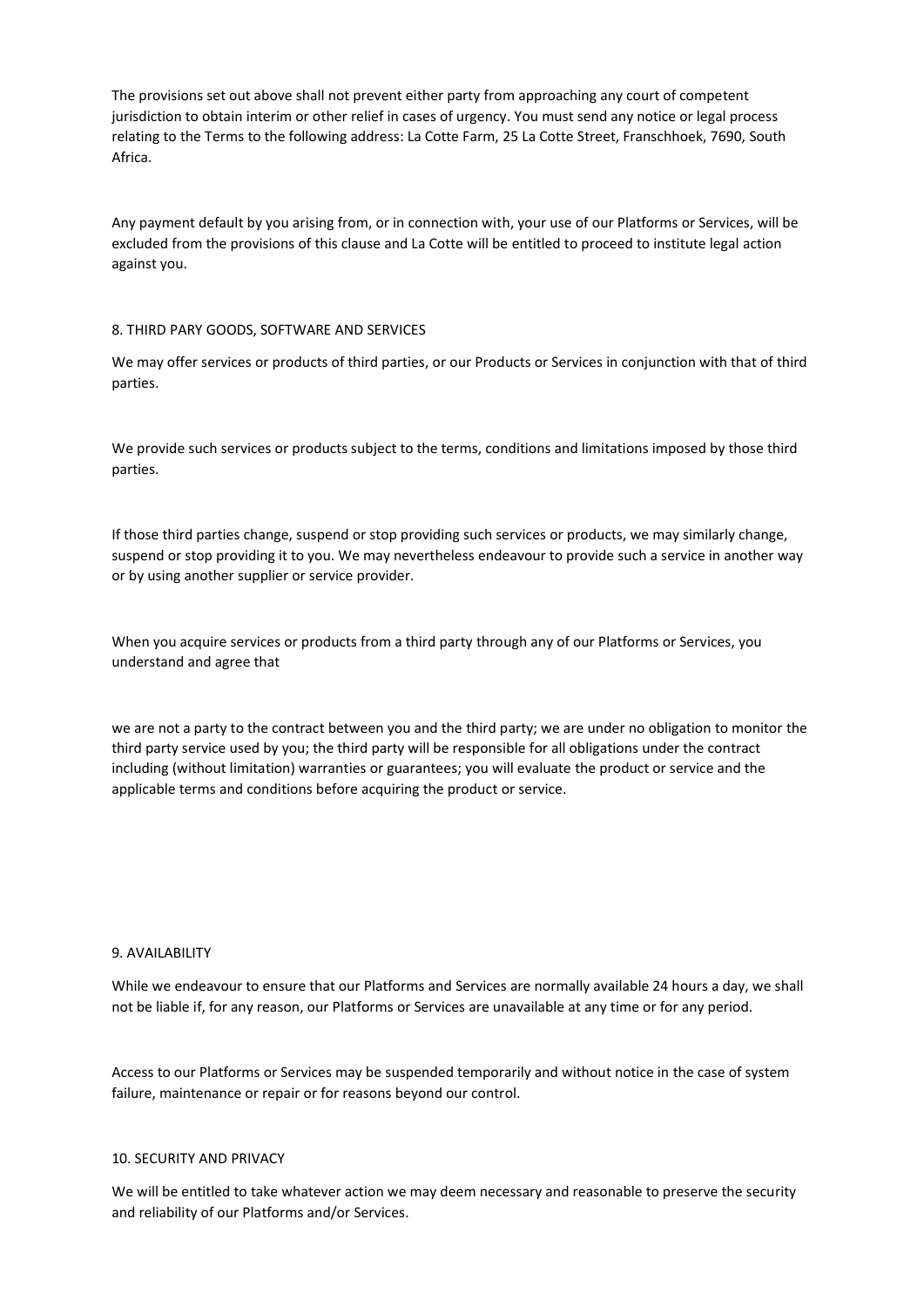You may not use our Platforms or Services in any manner which may compromise the security of our network or any other network connected to our network.

We take reasonable steps to secure your payment information. We use a payment system that is in our reasonably opinion sufficiently secure with reference to accepted technological standards and the type of the transaction concerned.

La Cotte will deal with your personal information in accordance with the provisions of our Privacy Policy.

### 11. DISCLAIMER AND LIMITED LIABILITY

You use our Platforms and Services at your own risk.

While we endeavour to ensure that the information on our Platforms is correct, we do not warrant the accuracy and completeness of Content on our Platforms or that the Content and technology available from our Platforms, Products or Services are free from defects, errors or omissions.

We may make changes to the Content on our Platforms or Services at any time without notice. The Content on our Platforms or Services may be out of date, and in this regard, we make no commitment to update such Content.

To the extent allowed by law, we shall not be liable for any damage, loss or liability of whatsoever nature arising from your use or inability to use our Platforms, Products, Services or Content.

Our Platforms, Products and Services are supplied on an "as is" basis and have not been compiled or supplied to meet any user's individual requirements. It is your sole responsibility to satisfy yourself prior to entering into this agreement with us that the Products and Services available on or through our Platforms will meet your individual requirements.

Information, ideas and opinions expressed on our Platforms should not be regarded as professional advice or our official opinion and you are encouraged to consult professional advice before taking any course of action related to information, ideas or opinions expressed on our Platforms.

Submissions of Content (like contribution to blogs, comments on articles posted), postings of any kind to our Platforms and e-mails sent to our Platforms are not editorially controlled by us and therefore we cannot be held liable for illegal or unconstitutional content (including, but not limited to, defamatory or harmful content).